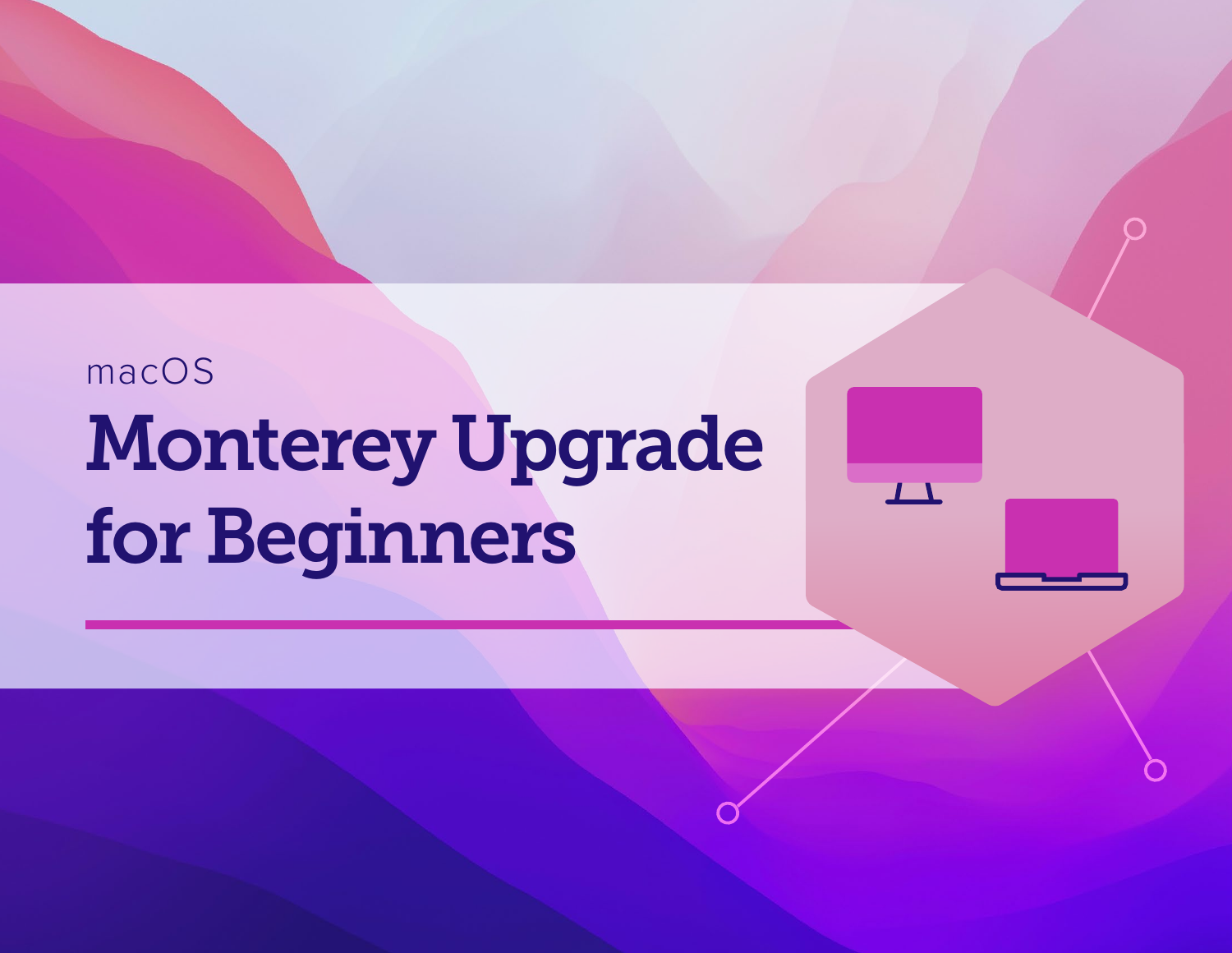

### The newest version of macOS is heading to Mac devices near you.

As IT leaders, your job is to get macOS Monterey's new features and system into the hands of users, all without disrupting workflows or slowing productivity.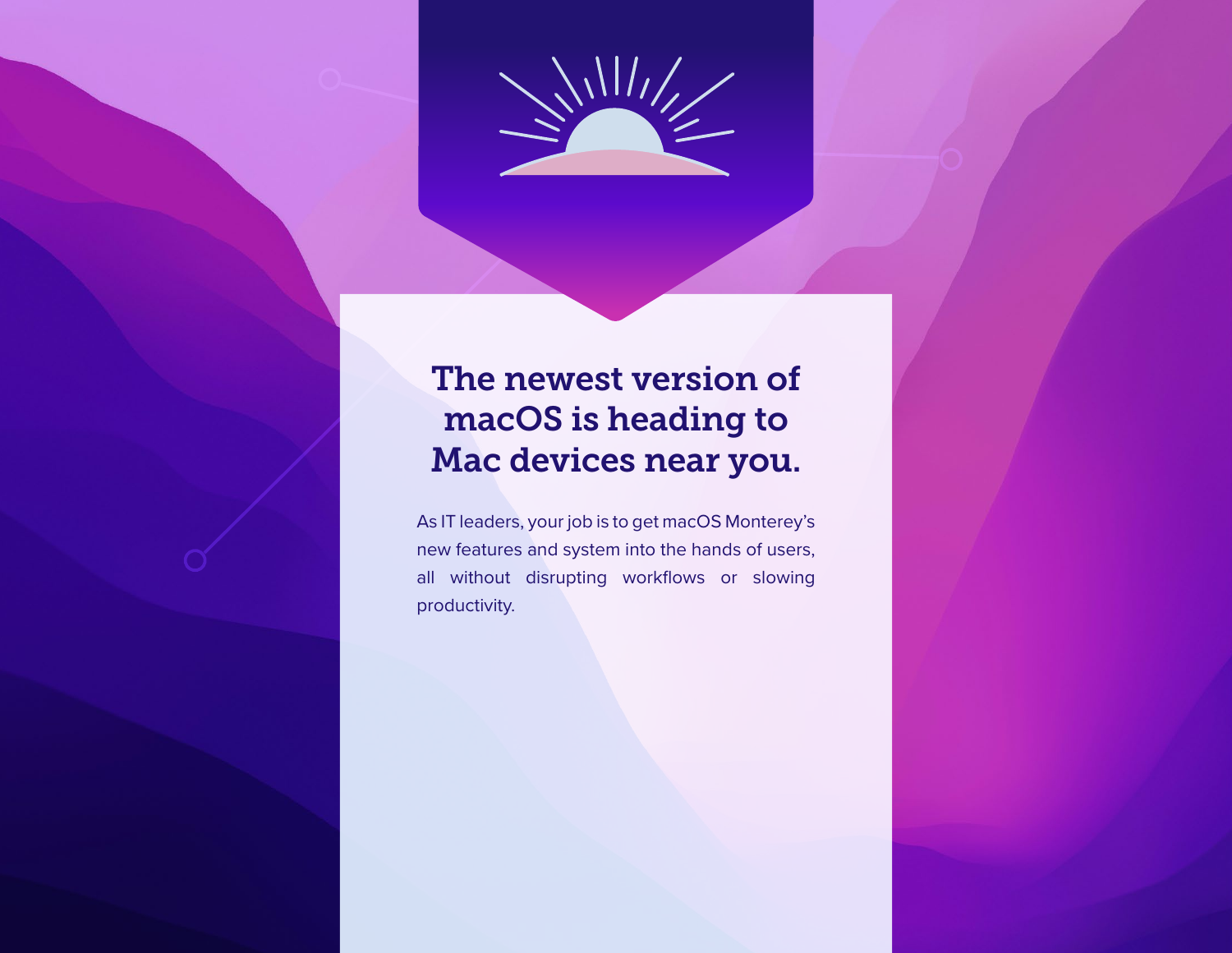Contrary to other ecosystems, major versions of Apple's operating systems, macOS, iPadOS, iOS and tvOS, are released annually. When devices are running old software, consistency, security and user experience are all compromised. This is especially true when organizations attempt to support a variety of devices and OS platforms with a single management solution.

A combination of the simple upgrade path and \$0 cost for Apple OS upgrades help drive industry-leading adoption rates for consumers. End users are excited to access the new features; yet, you're responsible for maintaining security controls and an accurate systems inventory at all times.

As most IT organizations know, this may be easier said than done, especially when it comes to upgrading at the pace your Apple users are expecting. Now for the good news.

At Jamf, we've been doing this for more than 19 years, and are here to provide step-bystep guidance for successful Apple upgrades — regardless if it is your first, fifth or 10th OS season.

**There are four key reasons organizations should embrace upgrades and empower end users to update their device(s) when your environment, organization and team is ready:**

- 1. **Reduce security vulnerabilities**
- 2. **Keep end users happy**
- 3. **Keep users productive**
- 4. **Access new IT management features**

This guide provides you with a thorough understanding of the new Mac operating system, and ways to carefully prepare for and implement an upgrade. You'll learn how to minimize disruptions and eliminate unplanned downtime, while gaining the knowledge to deliver organizational value and walk users through their macOS Monterey upgrade.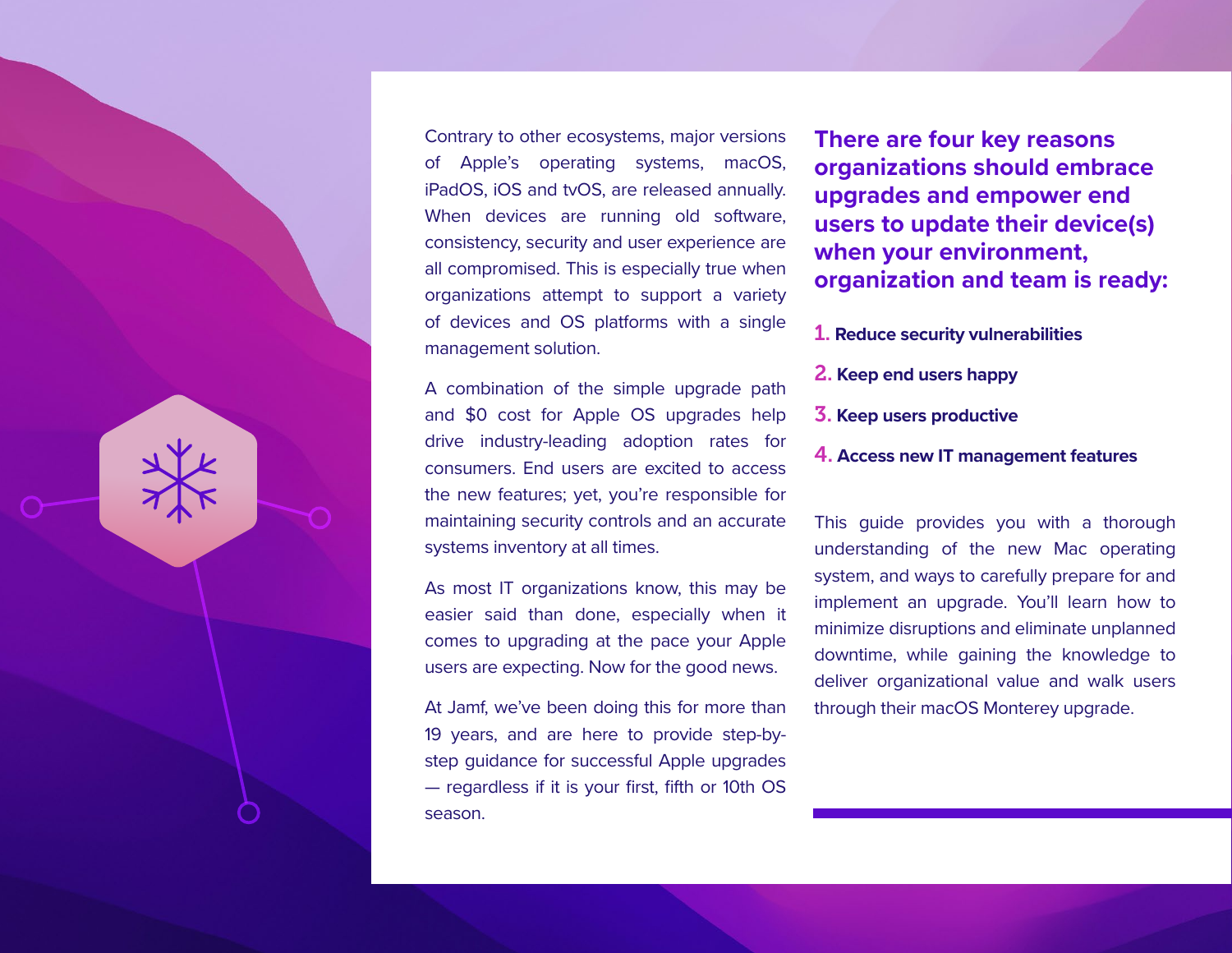### What comes with the new macOS?

There are a lot of new and great features involved with this operating system. The workflows between iPhone, iPad and Mac have never been so seamless and are continuing to get better. If you have some time, it is worth viewing the full list of new **[macOS Monterey](https://www.apple.com/macos/monterey-preview/features/)** features, but here are some of our favorites that we think matter to you.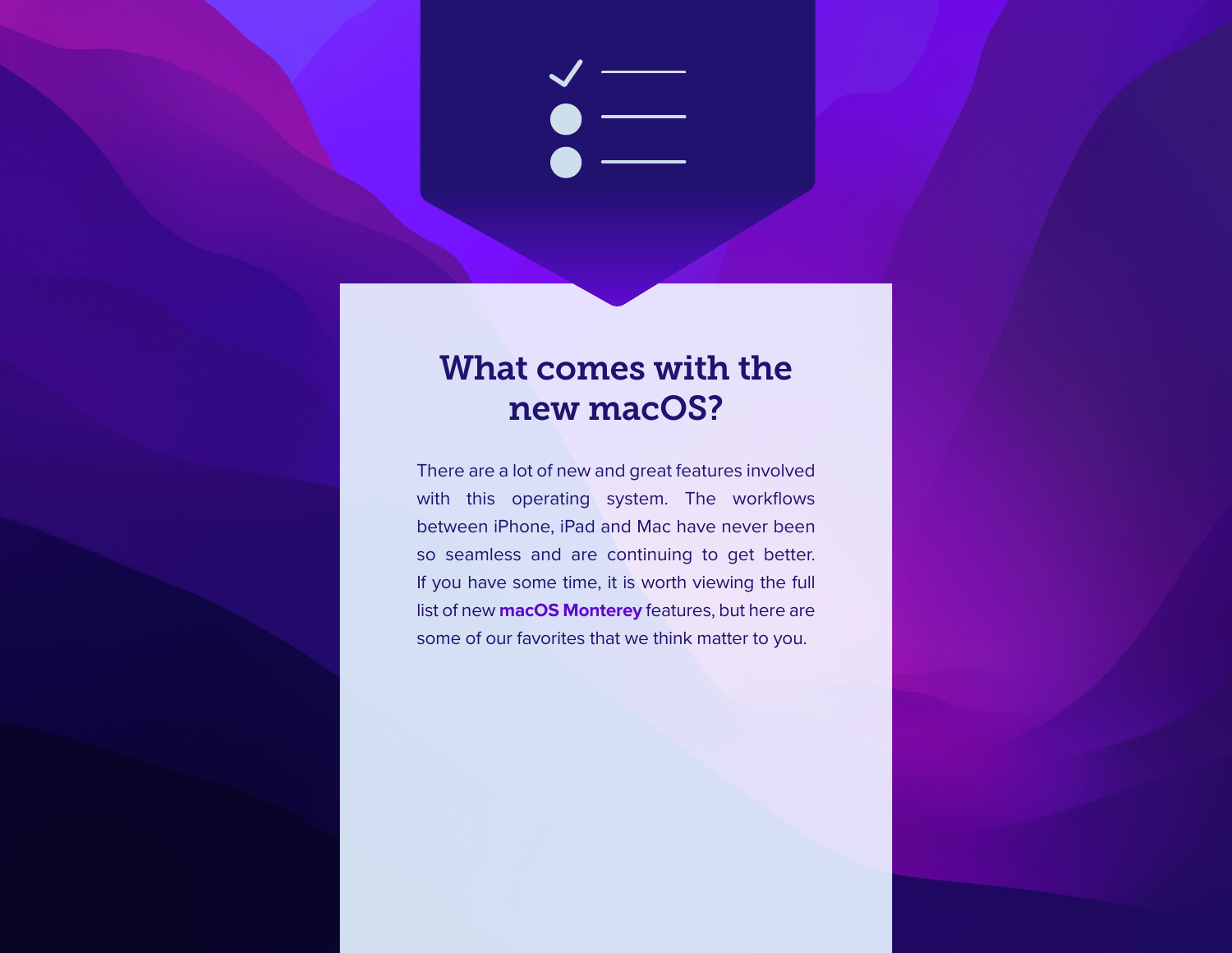# What comes with the new macOS?



### **User Privacy**

Apple continues its unparalleled tradition as a privacy-first company. The new macOS privacy features include Private Relay, a new iCloud+ service that protects user privacy by hiding the IP address and location from visited websites when browsing with Safari.

#### **Erase All Content and Settings**

Erase All Content and Settings is now available for macOS Monterey and works as it does on iOS/iPadOS, with the option to erase all user data and user-installed apps while maintaining the currently installed operating system version.

### **macOS Managed Software Updates**

Managed software updates allows MDM admins to delay software updates on supervised devices and is now available for M1 Macs. By delaying the availability of software updates, you can test critical apps and infrastructure before rolling it out to your team. This allows a major release (like Monterey) to be deferred up to 90 days, with important security updates and minor versions of macOS still available for users to install.

#### **macOS Recovery Lock**

macOS Recovery Lock is a way to secure the most sensitive parts of the Mac by preventing users from accessing the recovery mode of the device without a password.

#### **Screen Sharing**

Screen sharing is now available in FaceTime with SharePlay. SharePlay extends the ability for users to receive remote assistance, bringing support to a new level.

### **Apps & Books**

Apple's new API delivers a more performant and scalable Apps and Books experience for organizations. In addition, Xcode for developers provides a way to continue to expand the Mac App Store and support for Mac apps.

All of these changes can be used to make your users more productive, better equipped for their day, more self-reliant and have an overall better work experience, but what are the best ways and steps to getting these features to your users in a timely fashion?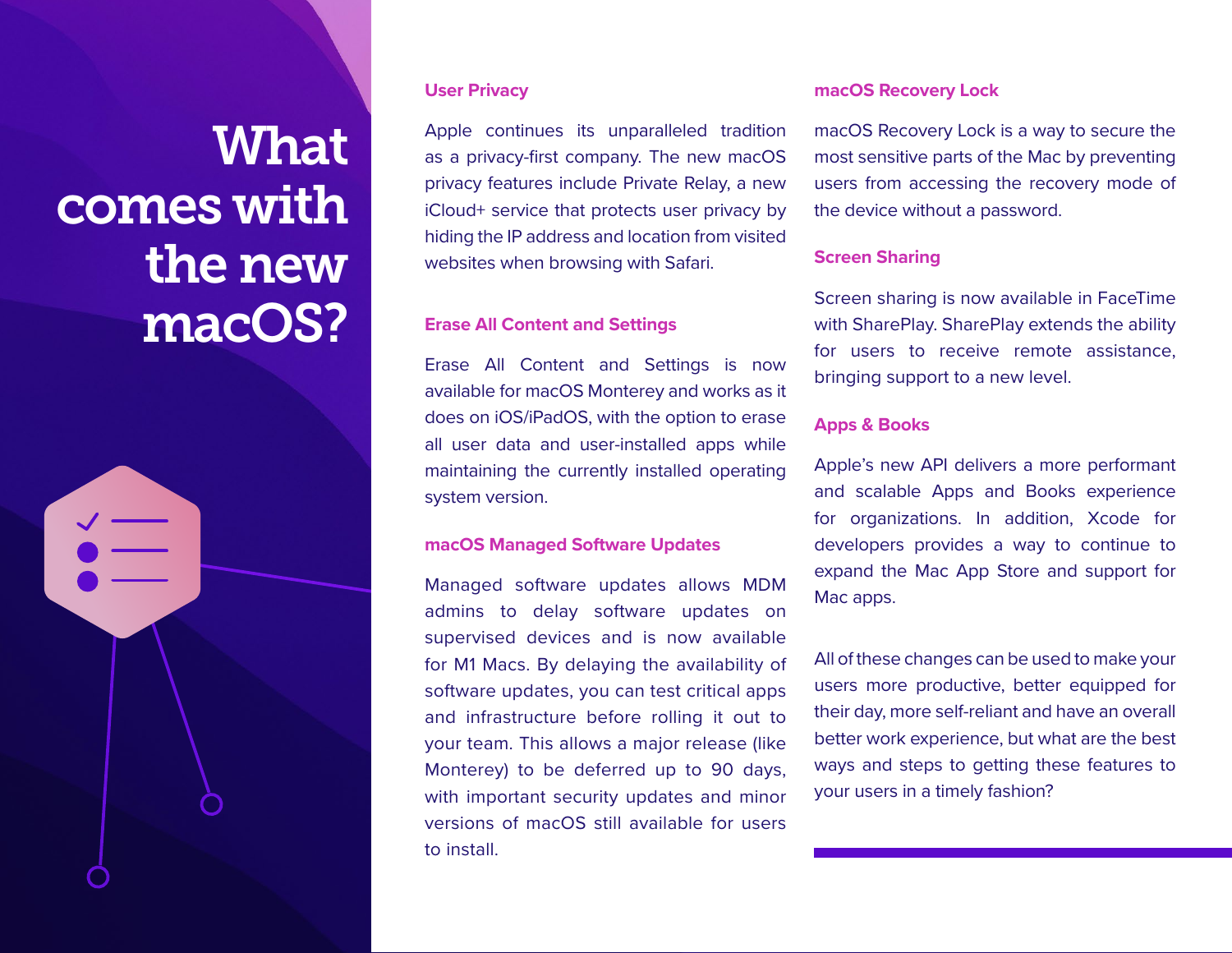### Get ahead with beta

 $\frac{1}{s^{TEP}}$ *STEP* **Arm yourself with previews of upcoming releases from AppleSeed for IT to get an early look at how new OS versions and features will impact your organization.**

Apple is regularly updating its operating systems, which means participating in the beta program provides months of testing ahead of an operating system release. Apple offers AppleSeed for IT which provides free beta programs for macOS, iPadOS, iOS and tvOS. To join, sign up with your Managed Apple ID you use Apple Business Manager or Apple School Manager.

#### **Why join beta programs?**

1 The beta cycle for these operating systems typically occurs in multiple phases. Participating early and submitting feedback to Apple increases the likelihood that the features and issues that impact you most will be addressed before the update is generally released. And, when submitting feedback to Apple, you can use the Feedback Assistant app to have visibility to the issue's status and OS version where a potential resolution occurs.

**2** Participating in the beta not only gives you early access to test new features and compatibility, but it also offers a deeper understanding of how the end-user experience will be impacted. Knowing which new settings have been added, any features that have moved, or changes to labels can inform necessary updates to your training materials, onboarding kits, etc. This helps your organization best prepare for changes to the end-user experience, so you can execute a more user-centric support model and communication plan accordingly.

3Lastly, in addition to new OS settings and features, application, infrastructure and management compatibility testing is critical for continuity with current software offerings in your environment. We recommend you run Apple's betas to test their deployed apps for issues. Apple has various test plans available for organizations to validate how beta OS versions interact in numerous customer environments.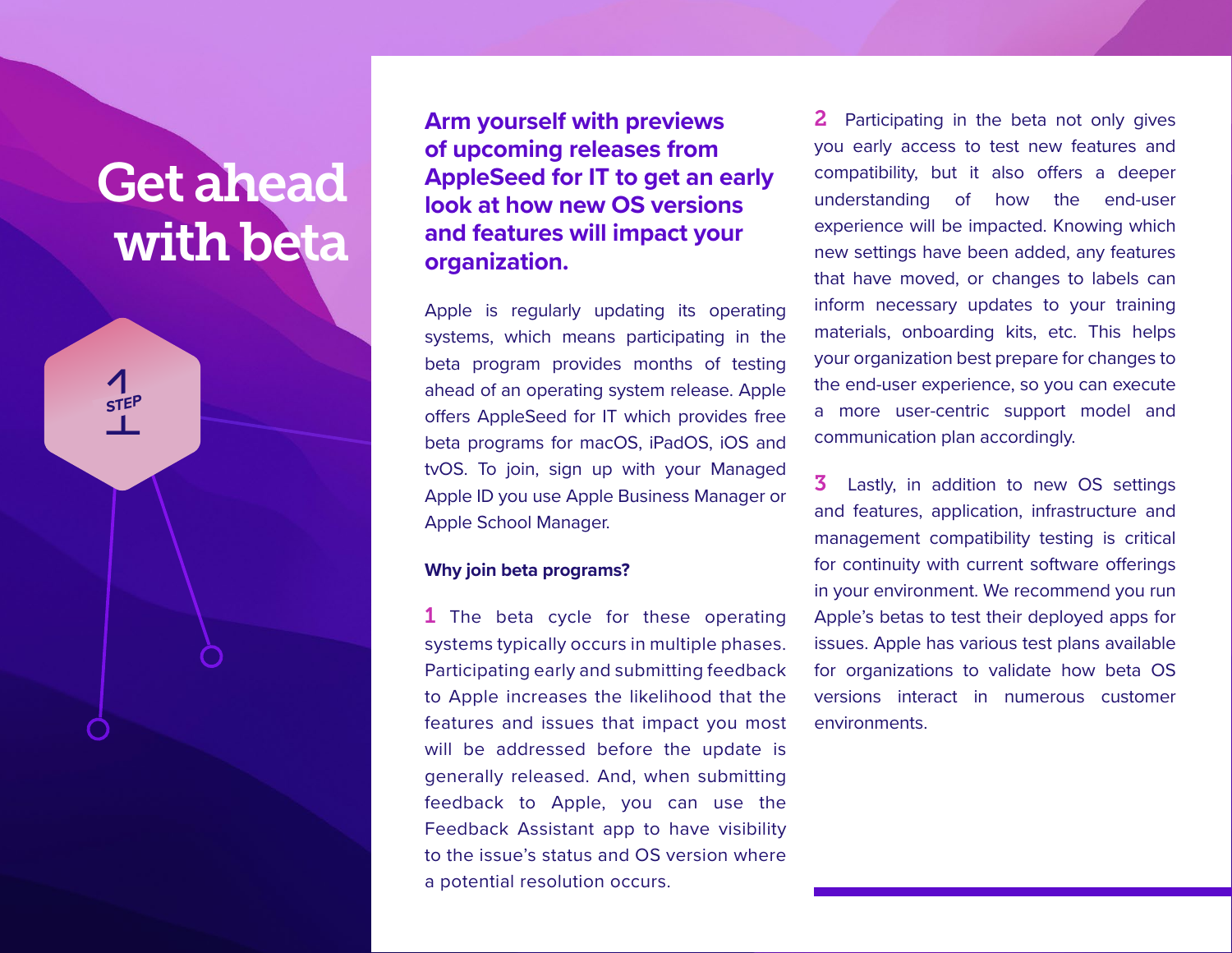# Testing

 $\sum_{S^{TEP}}$ *STEP*

**For best results and to ensure the upgrade won't impact any unforeseen aspects of your end users' workflows, be sure to test your entire tech stack including:** 

### 1 **Infrastructure**

Includes anything outside of your application stack, such as VPN or testing printer drivers (which should always be tested with new operating systems). Testing infrastructure is less of a concern for organizations moving toward cloud-hosting services.

### 2 **Applications**

Includes both web and non-web-based applications. If you don't have time to test all apps, prioritize based on an application vendor's statements related to compatibility.

macOS Monterey includes changes to legacy kernel extensions. Consult your vendor(s) to see if they support Apple's modern System Extensions framework.

### 3 **Management**

Includes device deployment and management solutions (MDM, EMM, UEM, etc.). Check that your device management solution offers the ability to test new restrictions, management capabilities and features.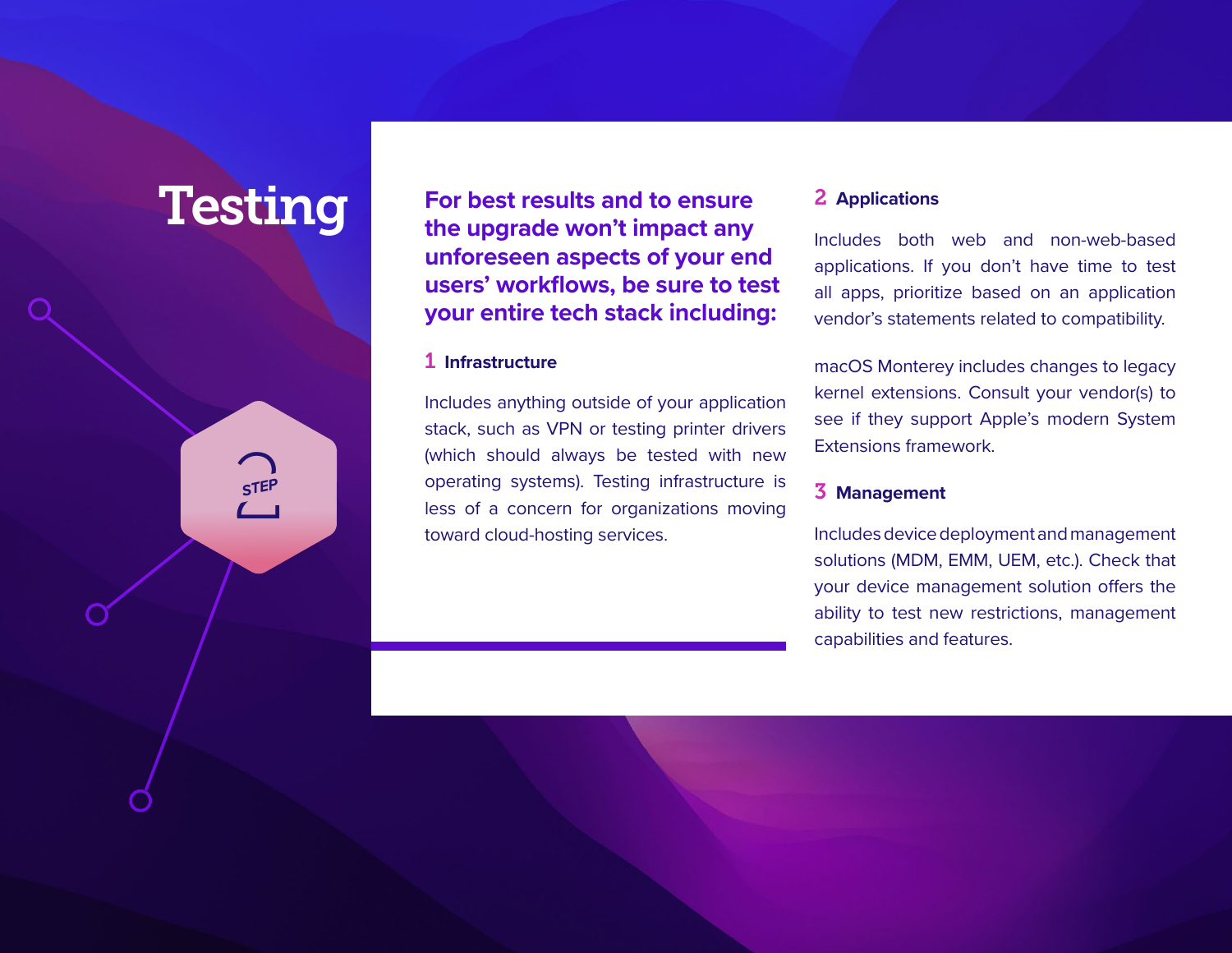**Chances are your organization may be using a variety of different apps. After all, you have a variety of teams that are using devices in vastly different and individual ways. Prioritizing your app testing is critical to success.** 

Some choose the route of ranking apps into priority buckets of high, mid and low levels of importance, while others look at the usage of each app and prioritize accordingly. Once that is decided and broken out, recruiting representation from each department (Finance, Marketing, Sales, etc.) to test can help understand their day-to-day uses and make sure things go as smoothly as possible.

# Prioritizing your tests

 $\sum_{\text{STEP}}$ *STEP*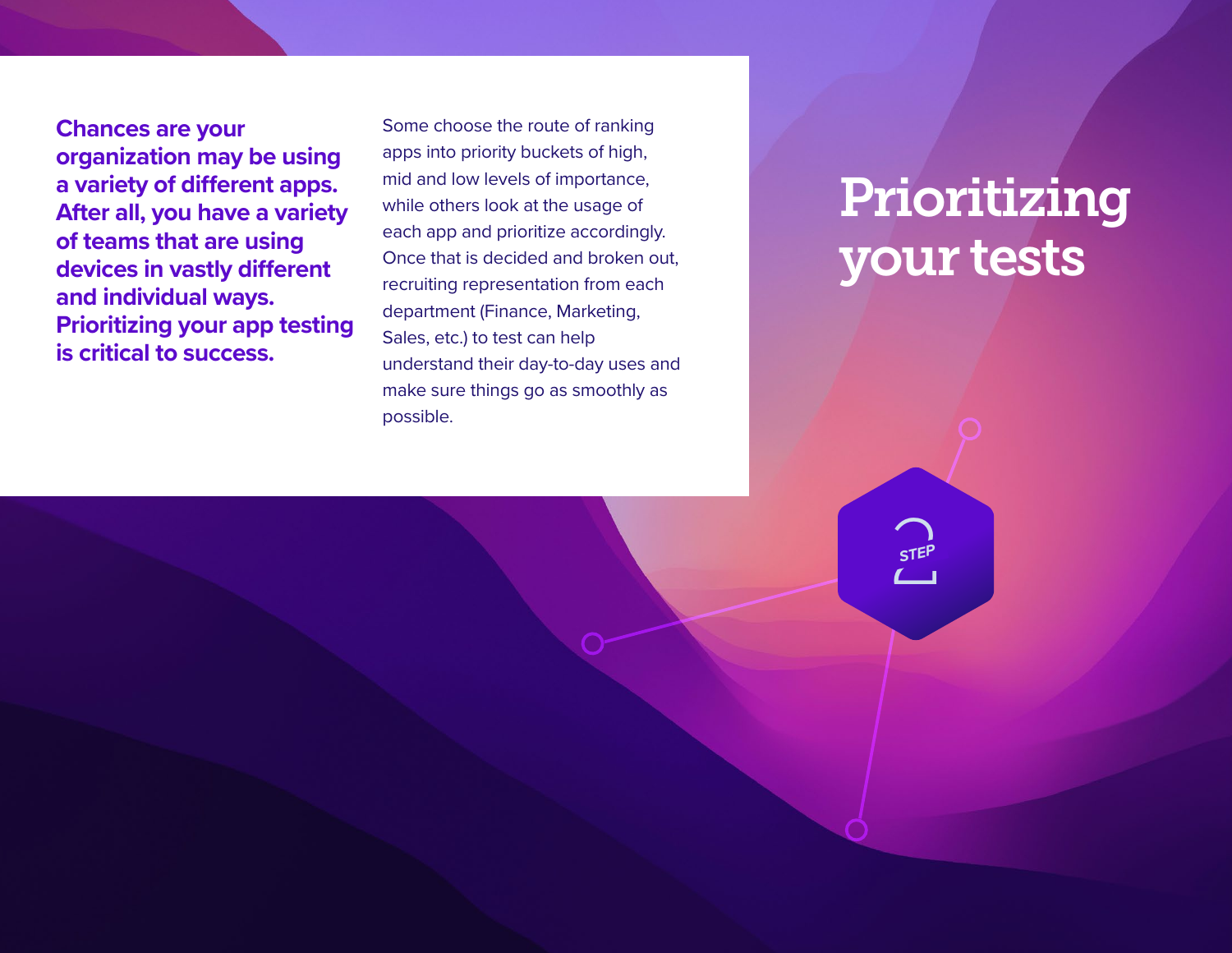**There are several ways to accomplish upgrades on a Mac. However, once you have decided to move forward with an upgrade, you need to determine what to do with the existing data on your Macs. Are these shared in a lab? Are they assigned to a specific user? The bottom-line question you need to answer do you want to keep the data intact?**

### Ready to upgrade?

The most common upgrade path for macOS is an in-place upgrade. An in-place upgrade involves installing the operating system while keeping user data intact.

#### **Keep Data**

There are 3 methods to deploy the new macOS for your users with the data intact. In options 1 and 3, using the [caching service](https://support.apple.com/guide/mac-help/mchl9388ba1b/mac) within macOS will help reduce network traffic. Consider using this service on your network. All of these options could be considered as you move forward.

1Supervised Mac or those enrolled via Apple Business Manager or Apple School Manager can be upgraded by sending an MDM command to download and install updates. When this command is ran as a Mass Action, IT admins can choose to include updates to major OS versions like macOS Monterey. For computers with Apple silicon, no user interaction is required to authorize the update when a Bootstrap Token is escrowed with Jamf Pro.

2 Download the "Install macOS Monterey. app" directly from Apple for deployment from your preferred distribution points. Once deployed to devices, a policy can be triggered to either run automatically, or users can start the install themselves from Jamf Self Service. These methods can reduce the time to install for end users, as the update is already downloaded.

**3** Alternatively, you can simply encourage your users to download and run the "Install macOS Monterey.app" from the Mac App Store, or allow them to download from System Preferences to install.

# Upgrading to macOS **Monterey**

 $\sum_{STEP}$ *STEP*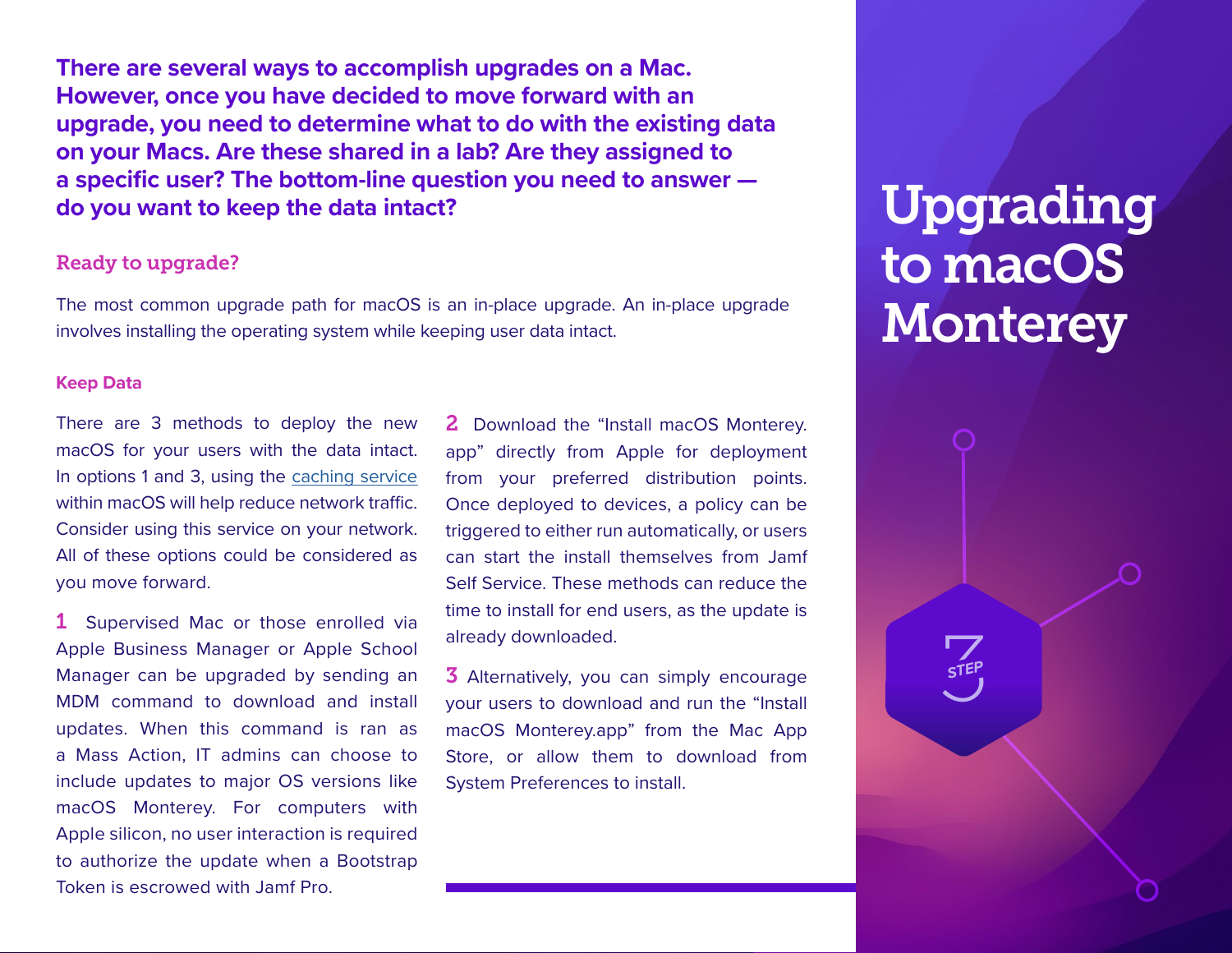#### **Erase Data**

Since you have decided to erase any data on the existing Mac, you can utilize two methods to complete your upgrades. macOS requires an internet connection to upgrade macOS.

*--eraseinstall* option is a command to install macOS and erase the hard drive at the same time. Simply download the macOS Monterey installer and upload via your MDM solution. Deploy macOS Monterey via policies:

1) Stage the installer on client Mac and

2) Runstartosinstall with the --eraseinstall flag. Start install automatically or place in Jamf Self Service.

Once devices are running Monterey, the "Wipe Device" MDM command will be able to do an Erase All Content and Settings workflow for any T2 Macs or computers with Apple sillicon, as described on page.

Additional considerations with Apple silicon are:

- User credentials are required to use startoinstall and macOS installer apps
- Select "Include major updates, if available" option with a Jamf Pro Mass Action MDM command
- No user interaction is required when a Bootstrap Token is escrowed to Jamf Pro. macOS will request the token to authorize software updates

## Upgrading to macOS **Monterey**

 $\sum_{STEP}$ *STEP*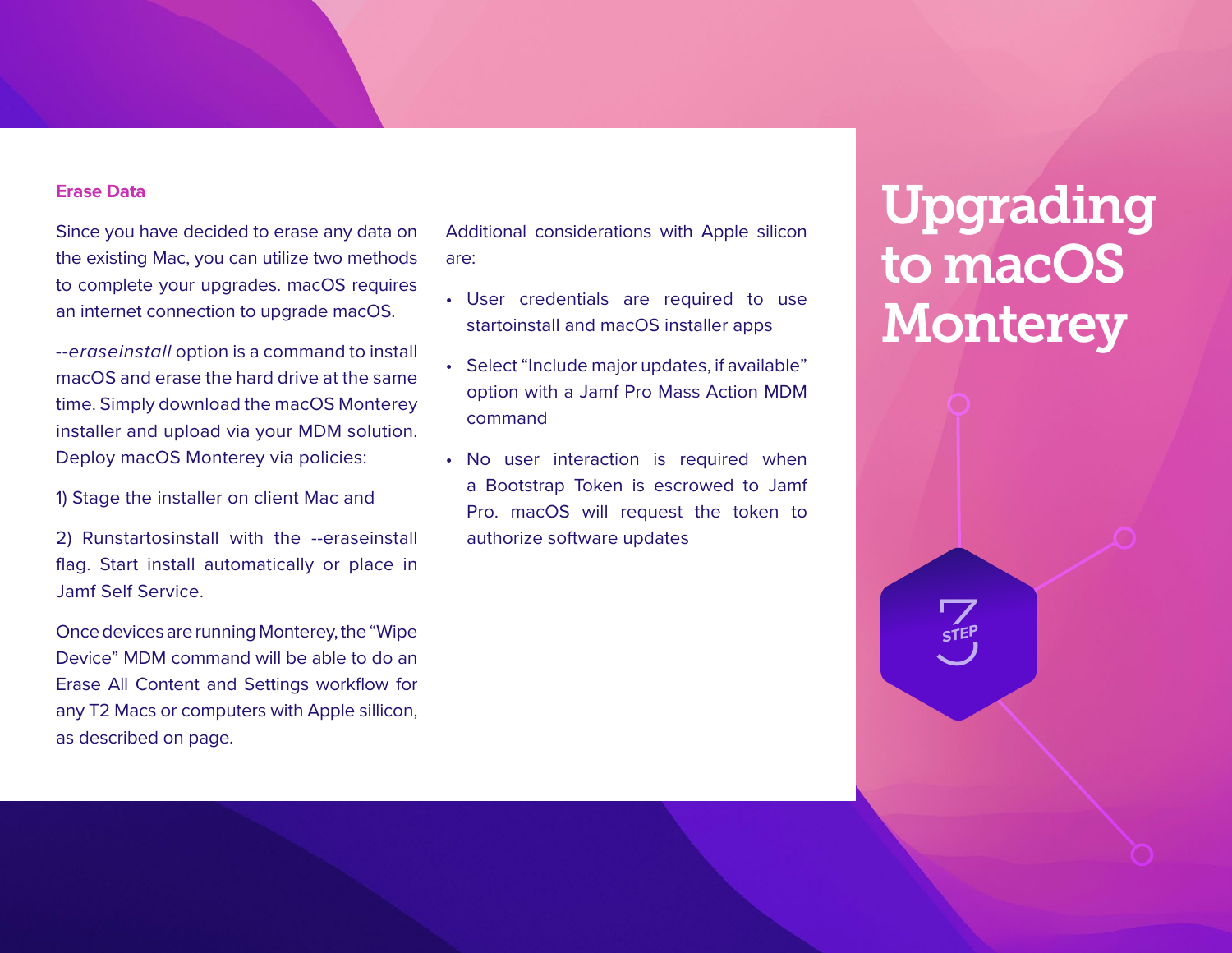**A final note, and one to be very conscious of throughout this process, is communicating openly, transparently and often to your end users about what is going to happen with their devices and what their role will be.**

Whether you are communicating to them about when they can upgrade, what the process will be, or why they won't be able to upgrade for a set period of time, including them and opening a two-way communication line will lead to a smoother process.

One of the major aspects that communication may help control, very simply, is the number of help desk tickets or calls you receive on this topic. Additionally, getting ahead of these requests and calls will keep your end users happy, as well as engaged in the process should you need their assistance at some point.

**Steps to preparing end users for when it is time to upgrade**

1Not every end user is aware of the time it takes to upgrade. Inform users of the average upgrade time and provide tips on the best time of day to upgrade.

2 Recommend that your end users back up their device(s) before they update. This applies to localized and iCloud backups.

**3** Implement a policy to require end users to update within 30 days from the start date you determined or let them know you will update for them. PCI DSS compliance requires 30 days.

Use email, your company's intranet, or if using Jamf, your Jamf Self Service app catalog, to give users plenty of warning and recommendations prior to OS upgrades. They'll thank you for it (or if all goes well, they'll say nothing.)

### Communicating to end users

 $\frac{\sqrt{1-\frac{1}{2}}}{\sqrt{1-\frac{1}{2}}}$ *STEP*